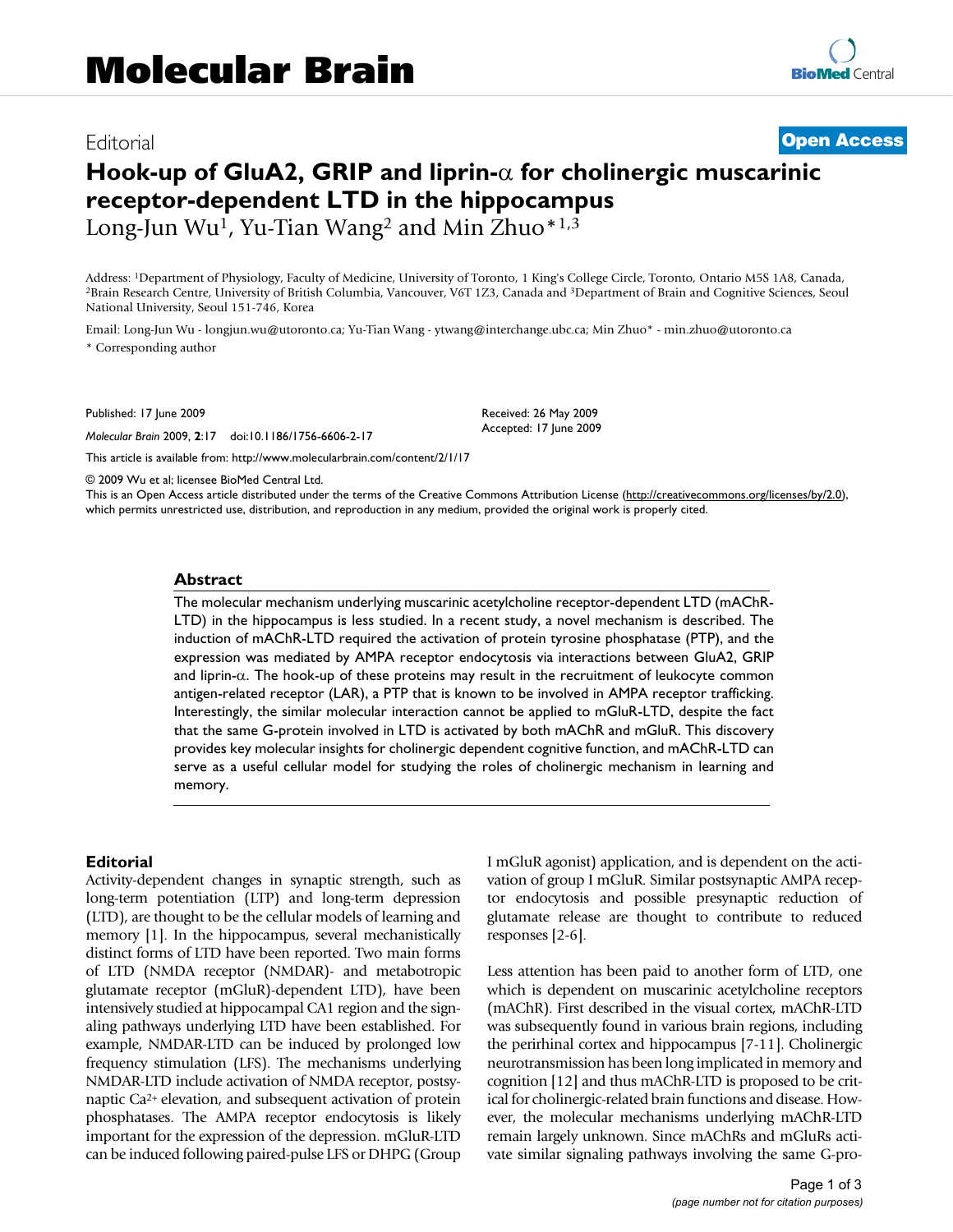teins and isoforms of phospholipase C (PLC) [13], it is reasonable to expect that mAChR-LTD and mGluR-LTD share similar molecular mechanisms. However, a recent study by Dickinson and colleagues [this issue, Dickinson et al., Molecular Brain] sheds new light on the molecular mechanisms underlying mAChR-LTD in the hippocampus. Using whole-cell patch clamp recording in hippocampal CA1 pyramidal neurons from 4–5 week-old young rats, they found that mAChR-LTD requires the activation of M1 receptors and protein tyrosine phosphatases (PTPs), which in turn result in AMPA receptor internalization via interactions between GluA2, GRIP and liprin-α. However, these same molecular interactions are not required for mGluR-LTD in the hippocampus.

The major cholinergic innervations of the hippocampus come from the medial septum [14]. Five different muscarinic receptor subtypes (M1-5) have been identified, all of them are expressed in the hippocampus. Among them, M1, 3, 5 are coupled to the Gq/11 and phospholipase C (PLC) pathway, while M2 and 4 receptors negatively regulate adenylyl cyclases [15]. In the hippocampal CA1 region, mAChR-LTD has only recently been identified. It is induced following application of the cholinergic muscarinic receptor agonist, carbachol (CCh) to hippocampal slices [7,11]. Here Cho and colleagues demonstrate that mAChR-LTD does not require the involvement of NMDA receptors. Moreover, mAChR-LTD occurs independently of mGluRs. These findings support the argument that mAchR-LTD represents a unique form of LTD within the hippocampus. Consistent with previous studies, M1 receptors were found to contribute to the induction of mAChR-LTD. This is demonstrated by the use of a selective M1 receptor agonist 77-LH-28-1, and the antagonist, pirenzepine. The cholinergic M1 receptor is known to link to Gq and the subsequent PLC signaling pathway, which induces Ca2+ release from intracellular Ca2+ store and activation of PKC. To further test whether mAChR-LTD is Ca2+- or PKC-dependent, cyclopiazonic acid (for Ca2+ store depletion), BAPTA (Ca2+ chelator), Ro 32-0432 (PKC inhibitor) and PKC19-31 (inhibitory peptide for PKC) were used and none was shown to affect mAChR-LTD, providing the strong evidence that mAchR-LTD may employ special signaling pathways. Postsynaptic application of GDPβ S, a G-protein inhibitor, abolished mAChR-LTD. Taken together, these results suggest that the induction of mAChR-LTD is dependent on M1 receptors and a G-protein signaling mechanism, but not on a conventional Gq-coupled pathway.

Protein phosphatases are known to contribute to hippocampal LTD [6]. For example, serine/threonine protein phosphatases PP1 and PP2B are required for NMDAR-LTD, while protein tyrosine phosphatase (PTP) is required for mGluR-LTD [6,16,17]. Therefore, Dickinson and colleagues set out to study whether these phosphatases play

roles in mAChR-LTD. By postsynaptic application of phosphatase inhibitors, they found that PTP, but not serine/threonine protein phosphatases, is required for mAChR-LTD. In addition, they also found that protein synthesis is not required for mAChR-LTD. This result is quite surprising, since protein synthesis has been found to be required for both mGluR-LTD and mAChR-LTD in other studies [7,10,18]. It has been reported that extracellular signal-regulated kinase (ERK) and mammalian target of rapamycin (mTOR) translational activation pathways contribute to protein synthesis-dependent LTD [7,19]. Because different results have been reported in term of the requirement of protein synthesis in LTD, it would worthwhile in future studies to examine the roles of ERK and mTOR pathways in mAChR-LTD.

How then is mAChR-LTD expressed? AMPA receptor endocytosis is the key expression mechanism for both NMDAR-LTD and mGluR-LTD [3,6,20,21]. In a previous report, the surface GluA1 internalization has been observed following CCh treatment in cultured hippocampal neurons [7]. To examine the expression mechanism of mAChR-LTD, Dickinson et al. compared the cell surface and total expression level of GluA2 in control versus CChtreated hippocampal slices. Following CCh treatment they observed a reduction in GluA2 expression on the cell surface, while total expression levels of GluA2 remained largely unchanged. These results suggest a significant increase in GluA2-containing AMPA receptor endocytosis following LTD induction.

A number of studies have revealed that AMPA receptorinteracting proteins such as NSF, AP2, GRIP, ABP, and PICK1 are critically involved in AMPA receptor trafficking related synaptic plasticity [3,20,22]. Most notably, GRIP/ ABP and/or PICK1 are required for NMDAR-LTD in hippocampus, cerebellum and cortex, while PICK1 is required for mGluR-LTD in ventral tegmental area, cerebellum and perirhinal cortex [3,22]. However, it is still unknown which interacting proteins are involved in mAChR-LTD. To address this question, Dickinson et al. used peptide inhibitors to block either the interaction between GluA2 and PICK1 (pep2-EVKI), or between GluA2 and GRIP/ABP as well as PICK1 (pep2-SVKI). They found that pep2-SVKI, but not pep2-EVKI, inhibited mAChR-LTD, suggesting that GRIP rather than PICK1 is involved in mAChR-LTD. Interestingly, pep2-SVKI did not block mGluR-LTD, which suggests that neither GRIP nor PICK1 is involved. These findings indicate a different mechanism is likely involved at the level of AMPA receptor trafficking between mGluR- and mAChR-LTD.

To further examine the mechanisms by which GRIP modulates GluA2 trafficking and mAChR-LTD, they focused on the GRIP interacting protein, Liprin-α, which can directly interact with GRIP via its PDZ6 domain [23]. They